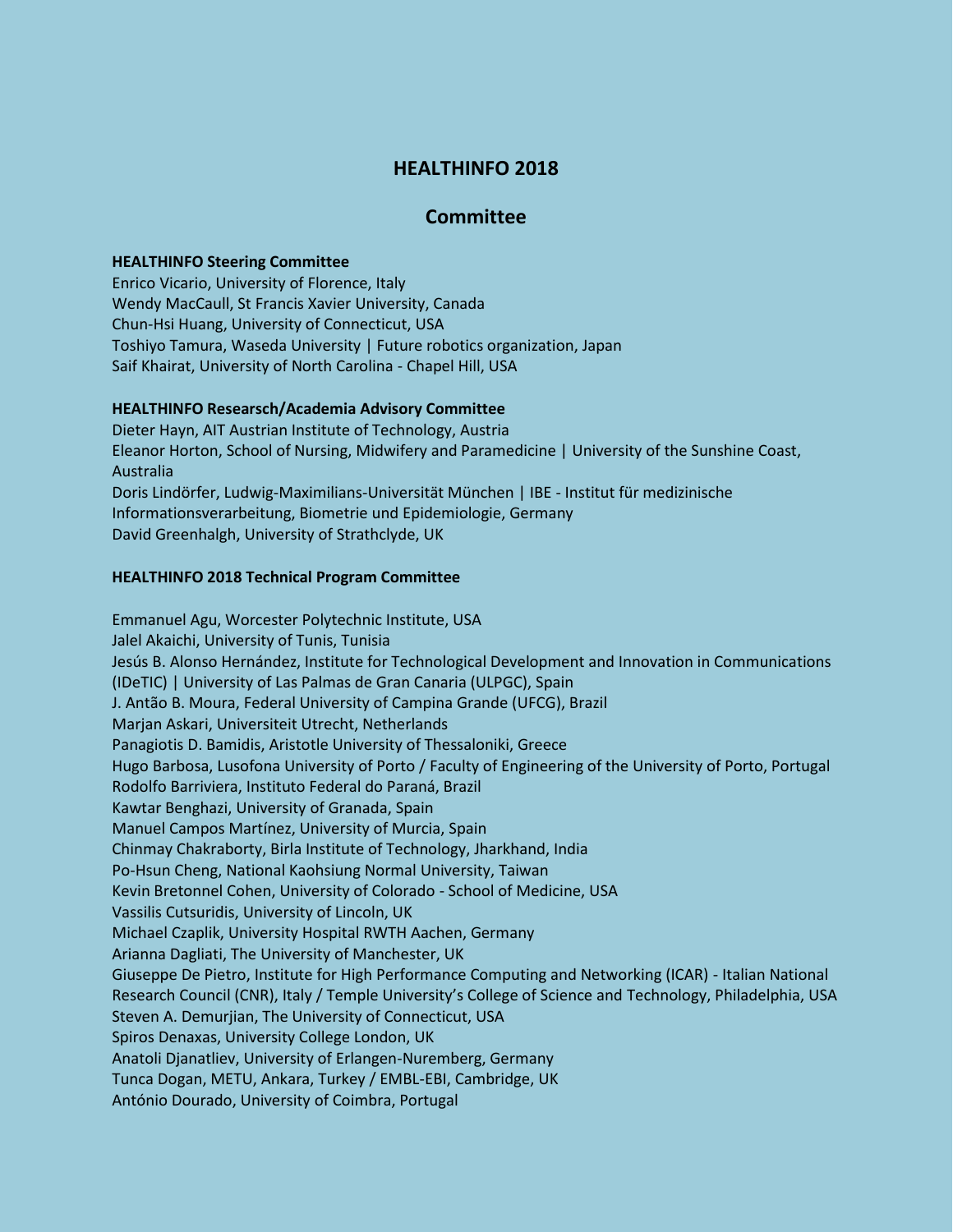Peter Elkin, University at Buffalo, USA Mechili Enkeleint-Aggelos, University of Vlora, Albania Elif Eryilmaz, Technische Universitaet Berlin, Germany Lincoln Faria da Silva, Institute of Computing - Fluminense Federal University, Niterói, Brazil Paulo Freire Sobrinho, Federal University of Grande Dourados, Brazil Sebastian Fudickar, University Oldenburg, Germany Juliano Gaspar, Federal University of Minas Gerais, Brazil Chris Gniady, The University of Arizona, USA Adrian Gomez, Hospital Italiano de Buenos Aires, Argentina Adela Grando, Arizona State University, USA Raffaele Gravina, University of Calabria, Italy David Greenhalgh, University of Strathclyde, UK Irene Y. H. Gu, Chalmers University of Technology, Sweden Udo Hahn, Jena University Language & Information Engineering (JULIE), Germany Dieter Hayn, AIT Austrian Institute of Technology, Austria José Luis Hernández Cáceres, Institute for Neurology and Neurosurgery Havana, Cuba Harry Hochheiser, University of Pittsburgh, USA Eleanor Horton, School of Nursing, Midwifery and Paramedicine | University of the Sunshine Coast, Australia Chun-Hsi Huang, University of Connecticut, USA Ming Huang, Mayo Clinic, USA Michal Huptych, Czech Institute of Informatics, Robotics, and Cybernetics (CIIRC) | Czech Technical University (CTU) in Prague, Czech Republic Fábio Iaione, Universidade Federal de Mato Grosso do Sul, Brazil Zbigniew Kalbarczyk, University of Illinois at Urbana-Champaign, USA Saif Khairat, University of North Carolina - Chapel Hill, USA Eizen Kimura, Medical School of Ehime University, Japan Evdokimos I. Konstantinidis, Nively Sas, Nice, France / Aristotle University of Thessaloniki, Greece Constantinos Koutsojannis, TEI of Western Greece, Greece / Francine Krief, Bordeaux INP, France Tomohiro Kuroda, Kyoto University / Kyoto University Hospital, Japan Valderi Leithardt, University of Vale do Itajai - Univali, Brazil Doris Lindörfer, Ludwig-Maximilians-Universität München | IBE - Institut für medizinische Informationsverarbeitung, Biometrie und Epidemiologie, Germany Guillermo Hugo Lopez Campos, Queen's University Belfast, UK Wendy MacCaull, St Francis Xavier University, Canada Anthony Maeder, Flinders University, Australia Flora Malamateniou, University of Piraeus, Greece Fernando J Martin-Sanchez, Weill Cornell Medicine | Cornell University, USA Miguel A. Mayer, Universitat Pompeu Fabra, Spain James P. McGlothlin, Fusion Consulting Inc, USA Paolo Melillo, University of Campania Luigi Vanvitelli, Italy Majid Mirmehdi, University of Bristol, UK Hans Moen, University of Turku, Finland Fadi Muheidat, The University of the Pacific, Stockton, California, USA Tadashi Nakano, Osaka University, Japan António Nogueira, University of Aveiro / Instituto de Telecomunicações, Portugal Nelson Pacheco Rocha, University of Aveiro, Portugal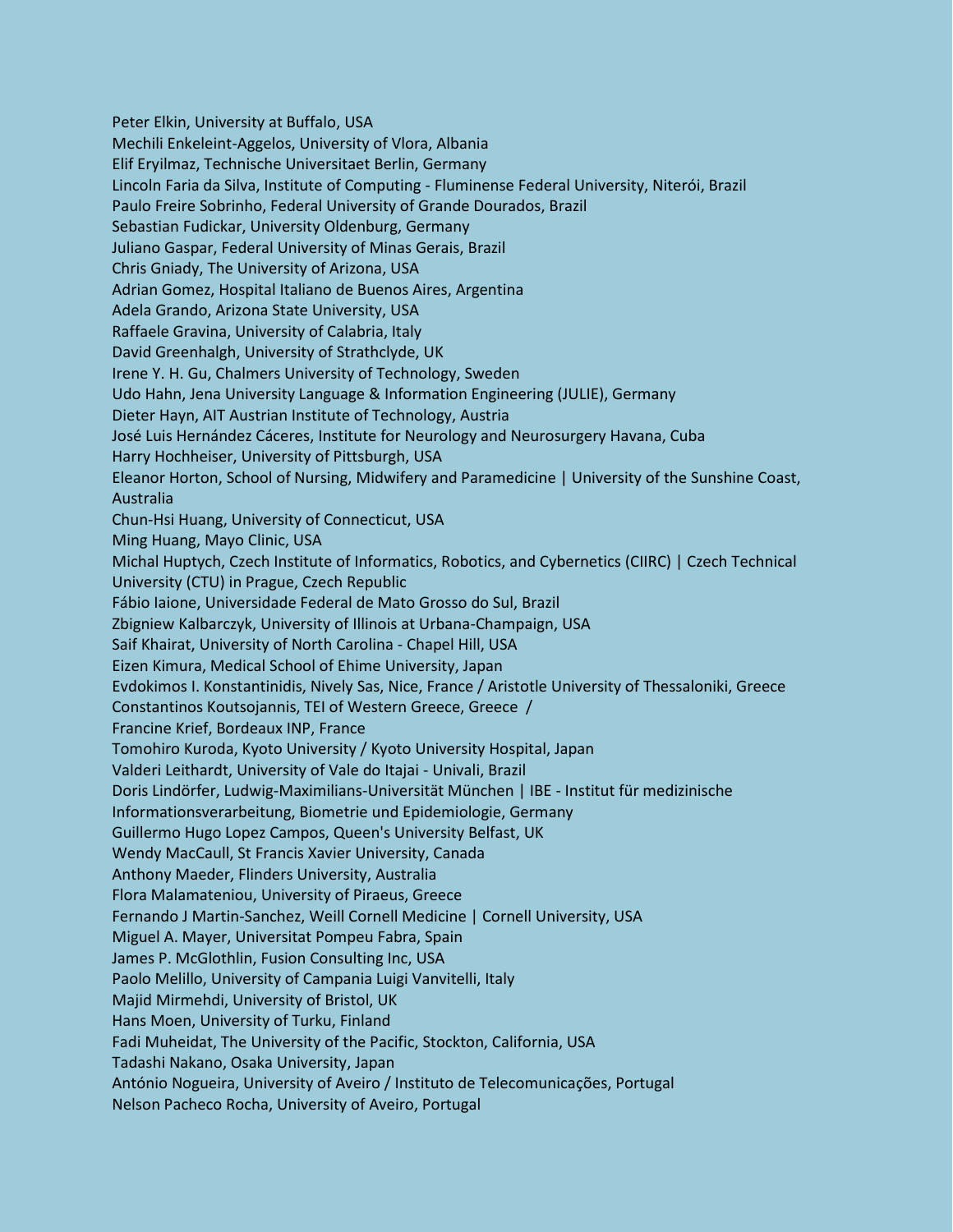Paolo Paradisi, ISTI–CNR - Istituto di Scienza e Tecnologie dell' Informazione "A. Faedo", Pisa, Italy / BCAM – Basque Center for Applied Mathematics, Bilbao, Spain Fulvio Patara, University of Florence, Italy Fabrizio Pecoraro, Institute for Research on Population and Social Policies, National Research Council, Rome, Italy Francesco Pinciroli, Politecnico di Milano / National Research Council of Italy / IEIIT - Istituto di Elettronica e di Ingegneria dell'Informazione e delle Telecomunicazioni, Italy Filipe Portela, University of Minho / ESMAD, Polytechnic of Porto / ALGORITMI Research Centre | Centro Hospitalar do Porto, Portugal Elaheh Pourabbas, National Research Council | Institute of Systems Analysis and Computer Science "Antonio Ruberti", Italy Alexandra Queirós, Universidade de Aveiro, Portugal Sylvie Ratté, Ecole de technologie supérieure - Université of Québec, Montreal, Canada Ivan L. M. Ricarte, University of Campinas, Brazil Marco Righi, Institute of Information Science and Technologies "A. Faedo" (ISTI) - National Research Council of Italy (CNR), Pisa, Italy Gian Marco Revel, Università Politecnica delle Marche, Italy Laura M. Roa, University of Seville, Spain Vincent Rodin, University of Brest | Lab-STICC (CNRS), France Lars Rölker-Denker, Universität Oldenburg, Germany Sandra Rua Ventura, Escola Superior De Saúde | Politécnico do Porto, Portugal Ahmad Salehi, Monash University, Australia Giovanna Sannino, National Research Council (CNR) | Institute for High-Performance Computing and Networking (ICAR), Italy Panagiotis Sarigiannidis, University of Western Macedonia, Greece Luciana Schleder Gonçalves, Federal University of Paraná, Brazil Andrew Schumann, University of Information Technology and Management in Rzeszow, Poland Marcel Seiji Kay, Federal University Of Mato Grosso do Sul, Brazil Mukesh Singhal, University of California, Merced, USA Berglind Smaradottir, University of Agder, Norway Barry Smith, University at Buffalo, USA Yeşim Aydin Son, METU Informatics Institute, Turkey Torna Omar Soro, University of Massachusetts-Boston / Bunker Hill Community College / MEDITECH, USAVasile Stoicu-Tivadar, University Politehnica Timisoara, Romania Toshiyo Tamura, Waseda University | Future robotics organization, Japan Adel Taweel, Birzeit University, PS/ King's College London, UK Ljiljana Trajkovic, Simon Fraser University, Canada QuocNam Tran, The University of South Dakota, USA Harry W. Tyrer, University of Missouri - Columbia, USA Gary Ushaw, Newcastle University, UK Aristides Vagelatos, CTI&P, Athens, Greece Lex van Velsen, University of Twente, Enschede, Netherlands Rodrigo Varejão Andreão, Federal Institut of Espirito Santo (Ifes), Brazil Eloisa Vargiu, Eurecat Technology Center - eHealth Unit, Spain George Vassilacopoulos, University of Piraeus, Greece Goran Velinov, University Ss. Cyril and Methodius Skopje, Macedonia Enrico Vicario, University of Florence, Italy Pedro Vieira Marques, CINTESIS - Center for Health Technology and Services Research, Portugal